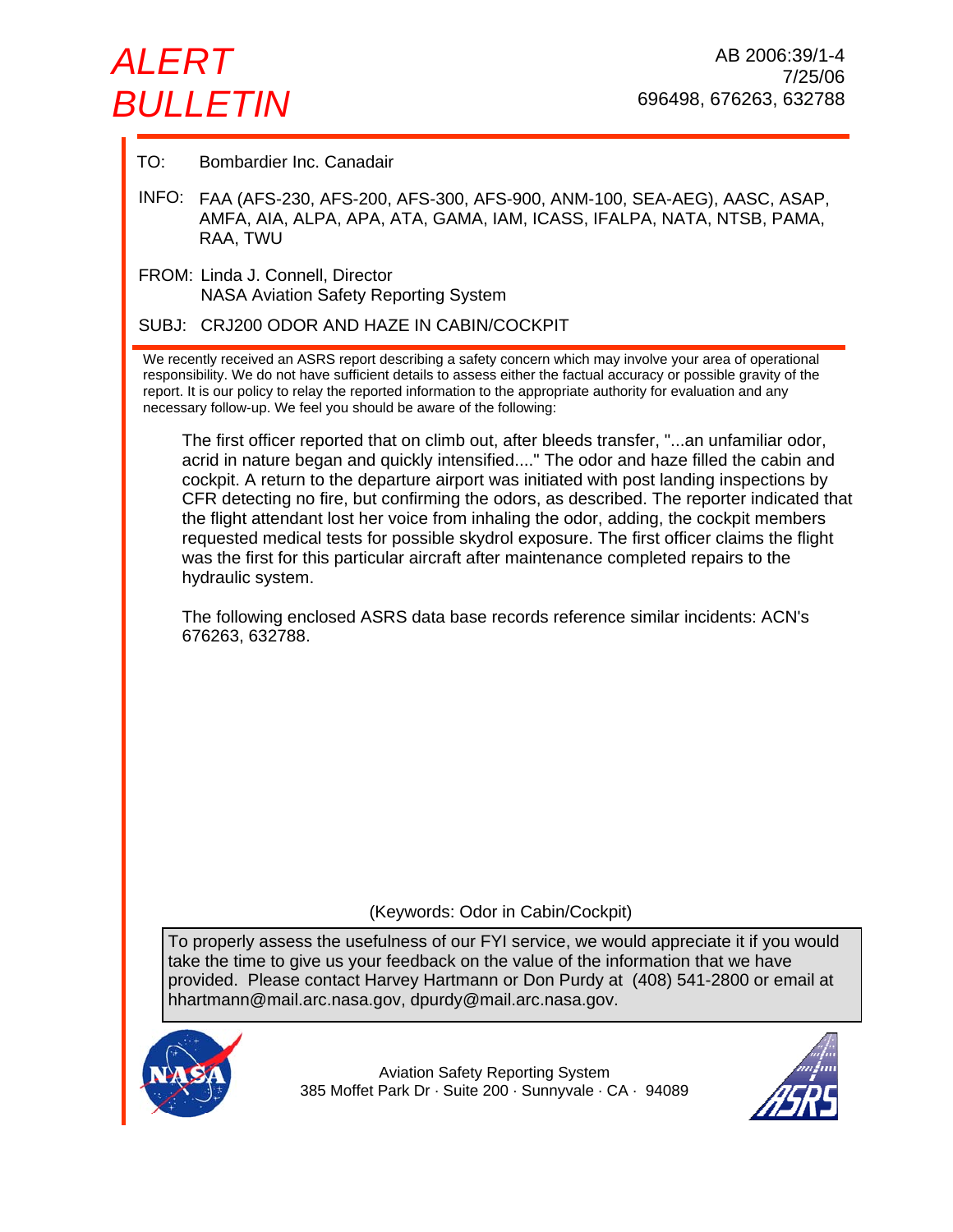# **ACN: 696498**

#### **Time**

Date : 200605 Day : Thu Local Time Of Day : 1201 To 1800

#### **Place**

Locale Reference.Airport : ZZZ.Airport

State Reference : US

Altitude.MSL.Single Value : 6000

**Environment** Flight Conditions : IMC

## **Aircraft / 1**

Controlling Facilities.TRACON : ZZZ.TRACON

Make Model : Regional Jet 200 ER&LR

#### **Person / 1**

Function.Flight Crew : First Officer

ASRS Report : 696498

## **Person / 2**

Function.Oversight : PIC Function.Flight Crew : Captain ASRS Report : 696699

#### **Person / 3**

Function.Flight Attendant : On Duty

#### **Events**

Anomaly.Aircraft Equipment Problem : Critical Anomaly.Maintenance Problem : Improper Maintenance Anomaly.Non Adherence : FAR Anomaly.Non Adherence : Published Procedure Anomaly.Other Anomaly : Fumes Independent Detector.Other.Flight CrewA : 1 Independent Detector.Other.Flight CrewB : 2 Resolutory Action.Other : Return To Dep Arpt Consequence.Other : Maintenance Action

**Narrative**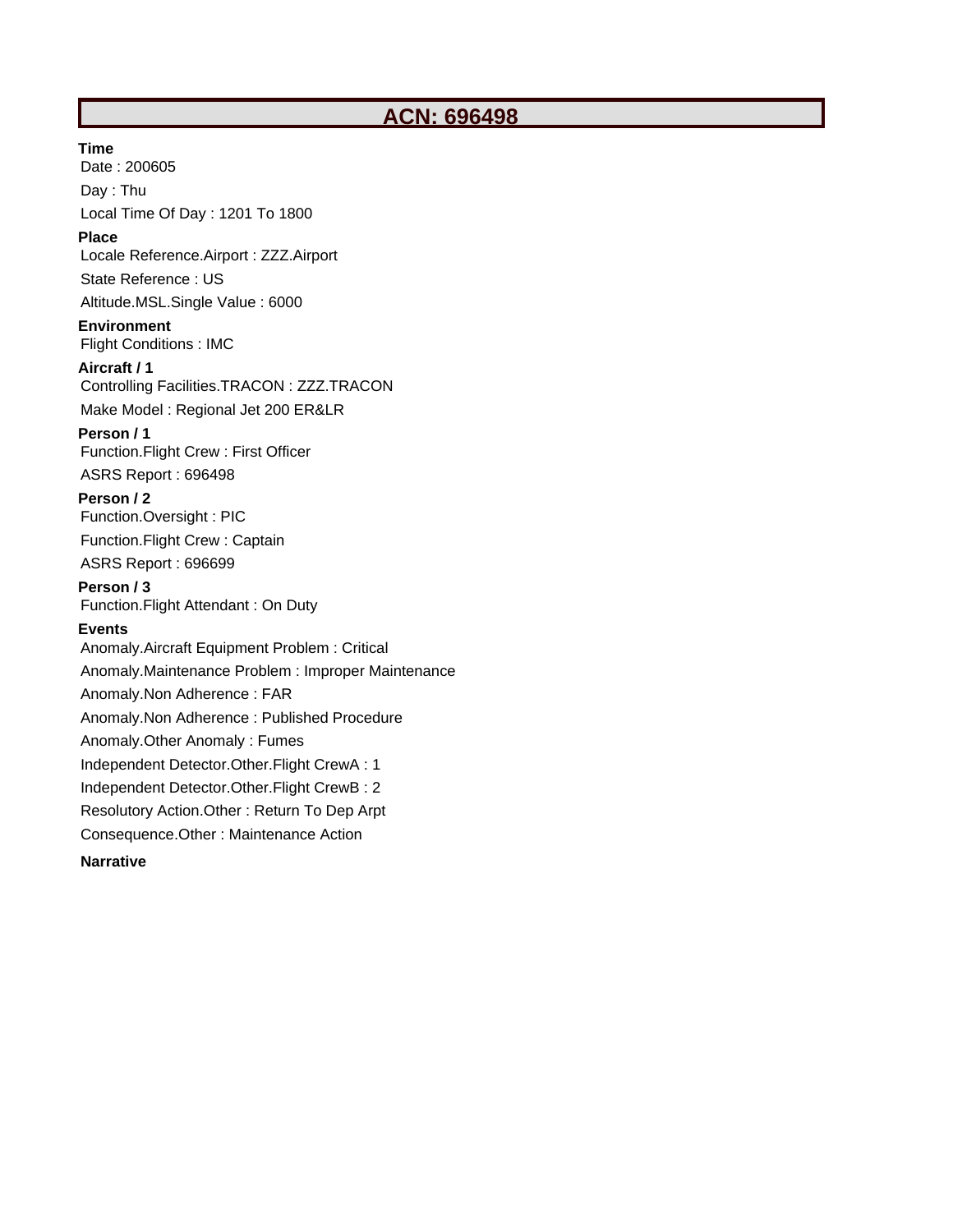ON CLBOUT WE TRANSFERRED THE BLEEDS PER THE CLB CHKLIST. UPON TRANSFER, AN UNFAMILIAR ODOR, ACRID IN NATURE, BEGAN AND QUICKLY INTENSIFIED. UPON CALLING THE FLT ATTENDANT IN THE BACK, IT WAS DISCOVERED THAT THE ODOR WAS VERY STRONG AS WELL AND A HAZE HAD DEVELOPED. THE DECISION WAS MADE TO RETURN TO ZZZ. AN EMER WAS NOT DECLARED ALTHOUGH A PRECAUTIONARY LNDG WAS PERFORMED AND THE CFR TRUCKS ACTIVATED. UPON LNDG, WE TAXIED OFF THE RWY AND STOPPED ON THE TXWY. CFR PERSONNEL BOARDED THE ACFT TO SEARCH FOR POSSIBLE FIRE. ODOR WAS STILL VERY STRONG AND THE CFR PEOPLE ALL SMELLED IT, TOO. NO FIRE WAS DETECTED AND THE PAX WERE DEPLANED ON THE TXWY. MANY WERE CHKED OUT BY MEDICAL PERSONNEL. THE PAX WERE THEN BUSSED TO THE TERMINAL AND THE CREW STAYED WITH THE ACFT WHILE IT WAS TOWED TO THE REMOTE PARKING AREA. THE ACFT WAS PUT BACK IN SVC JUST BEFORE WE TOOK IT OVER FOR THIS FLT. IT HAD COME FROM MAINT WHERE HYDRAULIC PROBS HAD BEEN FIXED. THE MAINT PERSONNEL THAT INSPECTED THE ACFT AFTER OUR LNDG SAW THAT IT WAS WET UNDER THE HYDRAULIC RESERVOIR #1. IT IS BELIEVED, AT THIS POINT, THAT WE ALL INHALED AND HAVE BEEN AFFECTED BY SKYDROL HYDRAULIC FLUID. THE FLT ATTENDANT IS COUGHING AND LOST HER VOICE. THE CAPT AND MYSELF WILL GET CHKED OUT FOR EXPOSURE TO SKYDROL.

CALLBACK CONVERSATION WITH RPTR REVEALED THE FOLLOWING INFO: A VERY ACRID ODOR WAS EXPERIENCED AFTER SWITCHING PNEUMATIC BLEED FROM THE AUX POWER UNIT TO THE ENG BLEED SYSTEM. CABIN ATTENDANT REPORTED ODOR VERY STRONG AND A HAZE HAD FILLED THE CABIN. THE FLT WAS DIVERTED TO THE DEP STATION AND MET BY CFR. ON THE GND, THE ODOR WAS STILL PRESENT.

#### **Synopsis**

A CRJ200 ON CLBOUT AT 6000 FT. WHEN THE PNEUMATIC BLEEDS WERE SWITCHED FROM AUX POWER UNIT TO ENGS, A STRONG ODOR AND HAZE FILLED THE CABIN AND COCKPIT. DIVERTED TO DEP ARPT.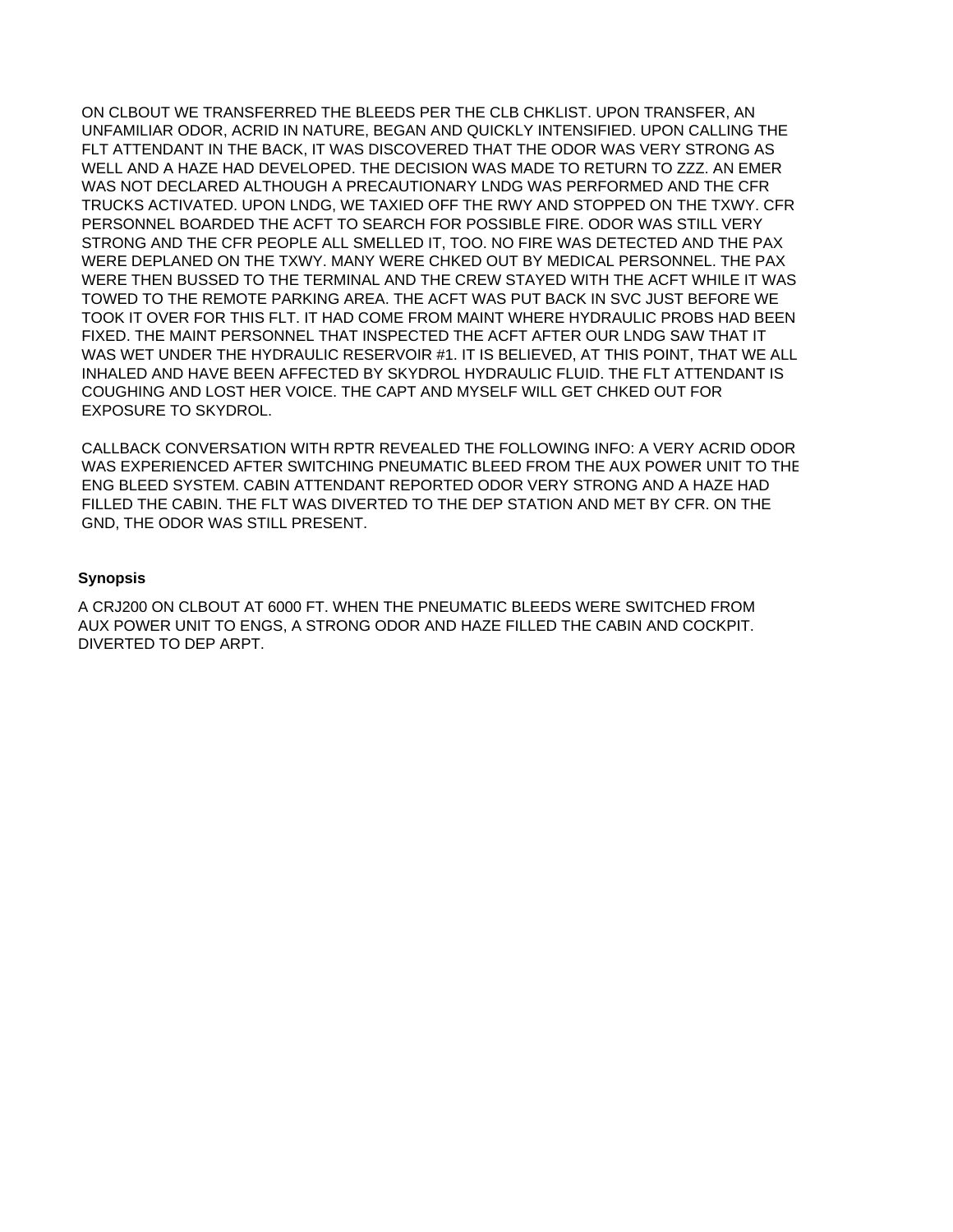# **ACN: 676263**

#### **Time**

Date : 200510

Day : Tue

Local Time Of Day : 1801 To 2400

#### **Place**

Locale Reference.Airport : ZZZ.Airport

# State Reference : US

**Environment** Flight Conditions : IMC

#### **Aircraft / 1**

Controlling Facilities.TRACON : ZZZ.TRACON

Make Model : Regional Jet 200 ER&LR

## **Person / 1**

Function.Oversight : PIC

Function.Flight Crew : Captain

ASRS Report : 676263

## **Person / 2**

Function.Flight Crew : First Officer

# **Person / 3**

Function.Controller : Departure

## **Events**

Anomaly.Aircraft Equipment Problem : Critical

Anomaly.Other Anomaly : Fumes

Independent Detector.Other.Flight CrewA : 1

Independent Detector.Other.Flight CrewB : 2

Resolutory Action.Other : Shutoff #1 Bleed System

Consequence.Other : Maintenance Action

# **Narrative**

WITH THE BLEED XFER. AFTER DEP FROM ZZZ WE GOT A STRONG ODOR IN THE COCKPIT. THE ODOR DID NOT DISSIPATE AND AFTER A SHORT PERIOD OF TIME WE WERE EXPERIENCING HEADACHES AND BURNING EYES. WE ISOLATED THE PROB IN THE #1 ENG BLEED AND PACK (UNKNOWN EXACT AS WE CLOSED BOTH VALVES). CONTINUED THE FLT AT FL240. A MAINT WRITE-UP WAS COMPLETED AND MAINT IN ZZZ1 WAS NOTIFIED. CALLBACK CONVERSATION WITH RPTR REVEALED THE FOLLOWING INFO: THE RPTR STATED THE CAUSE OF THE STRONG ODOR WAS ISOLATED TO THE #1 ENG BUT THE EXACT COMPONENT FAILURE IS UNKNOWN. THIS WAS NOT THE FIRST FLT OF THE DAY AND WAS NOT RELATED TO THE BEARING SEAL LEAKAGE ON NEWER ENGS WITH OVERNIGHT LAYOVERS. BUT THE STRONG ODOR WAS HOT OIL ON HOT DUCTING.

# **Synopsis**

A CRJ200 CAPT RPTS STRONG ODOR IN COCKPIT ISOLATED TO #1 ENG AND L PACK. CAUSE UNKNOWN.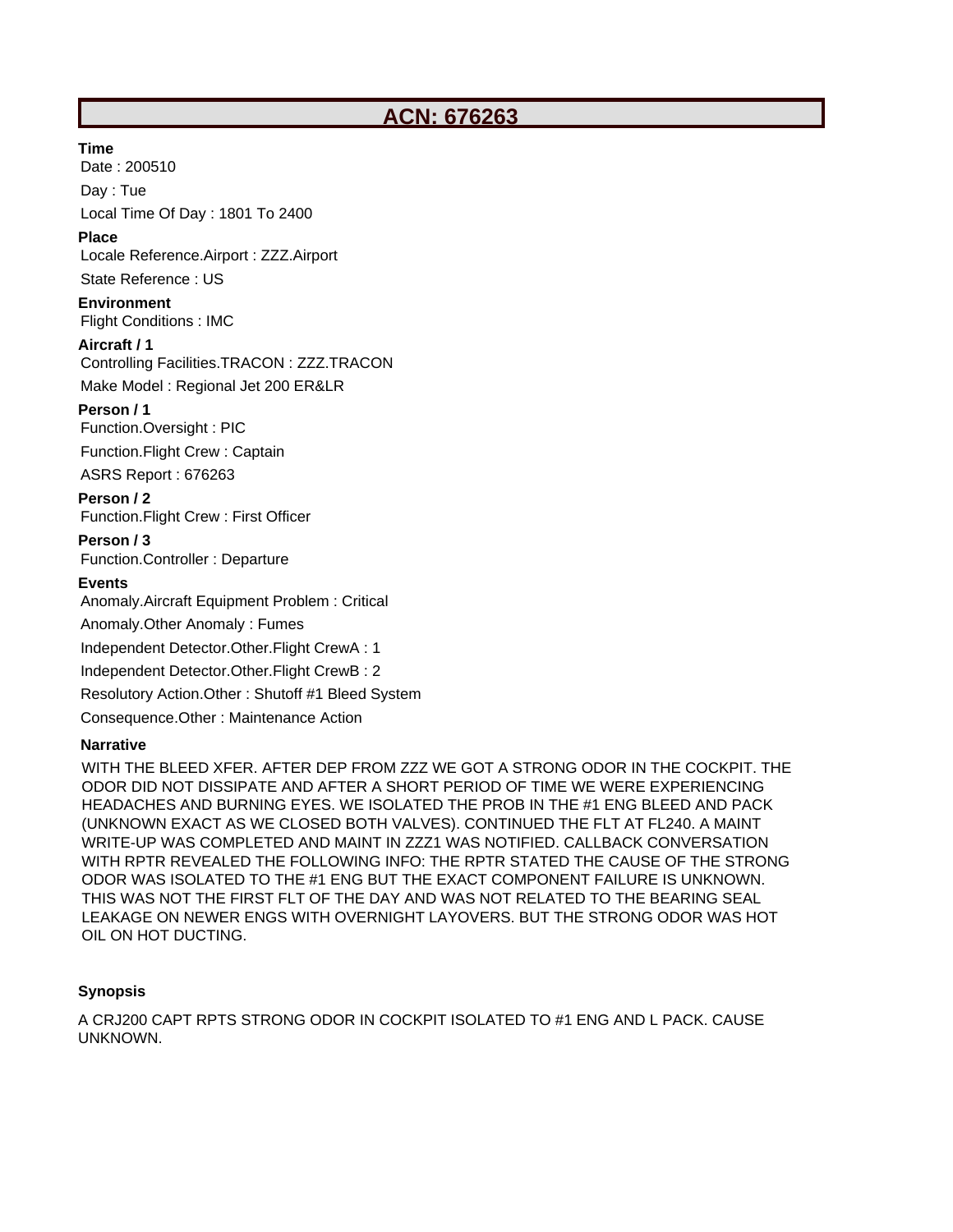# **ACN: 632788**

**Time**

Date : 200409 Day : Mon

Local Time Of Day : 1201 To 1800

#### **Place**

Locale Reference.Airport : LGA.Airport

State Reference : NY

Altitude.AGL.Bound Lower : 0

Altitude.AGL.Bound Upper : 13000

#### **Environment**

Flight Conditions : VMC

#### **Aircraft / 1**

Controlling Facilities.TRACON : N90.TRACON Controlling Facilities.Tower : LGA.Tower

Make Model : Regional Jet 200 ER&LR

#### **Person / 1**

Function.Oversight : PIC Function.Flight Crew : Captain

ASRS Report : 632788

# **Person / 2**

Function.Flight Crew : First Officer **Person / 3**

Function.Flight Attendant : On Duty

#### **Events**

Anomaly.Aircraft Equipment Problem : Critical Anomaly.Other Anomaly : Fumes Independent Detector.Other.Flight CrewA : 1 Independent Detector.Other.Flight CrewB : 2 Resolutory Action.Flight Crew : Overrode Automation Resolutory Action.Other : Closed Off Valves Consequence.Other : Company Review Consequence.Other.Other : Hypoxia

## **Narrative**